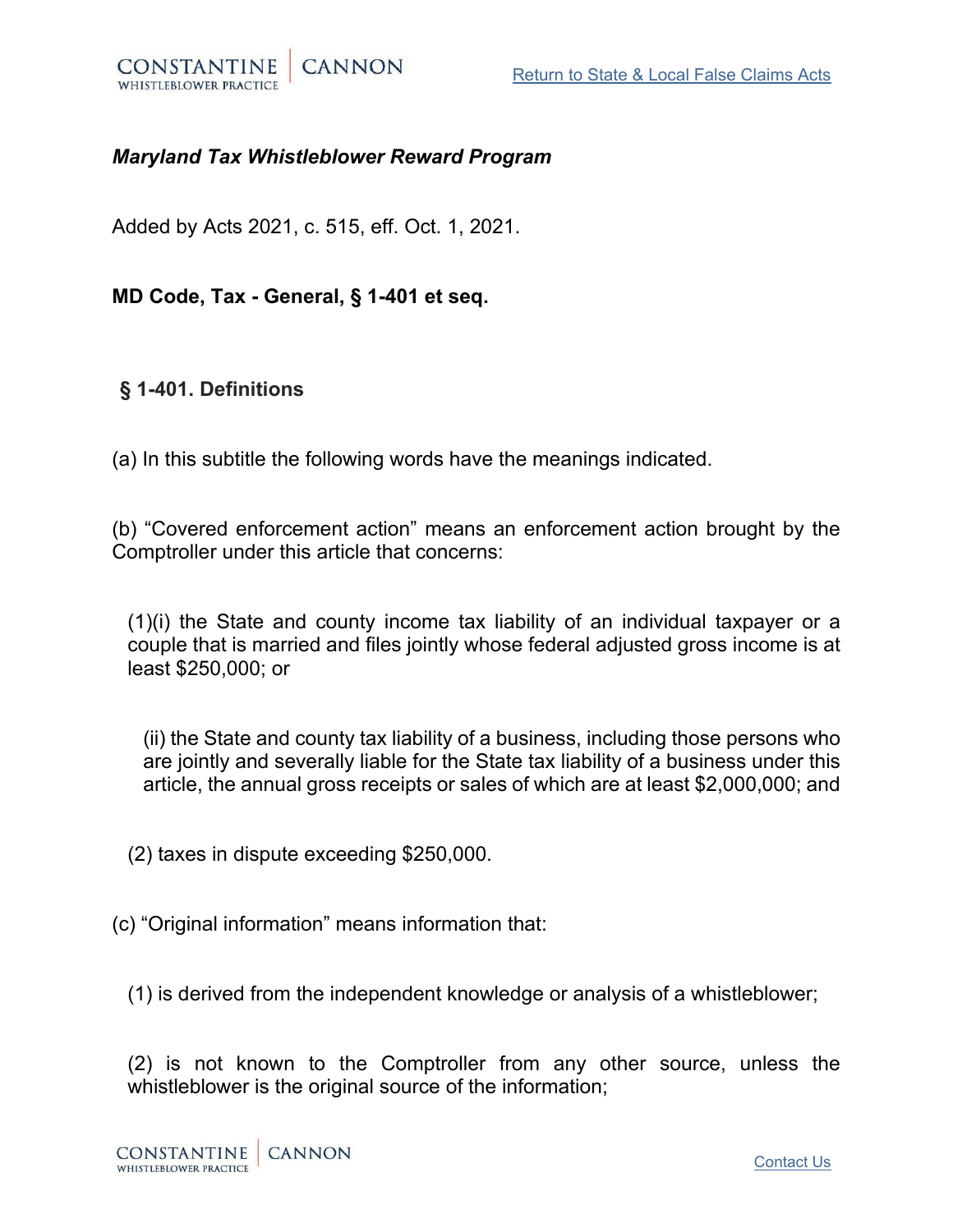(3) is not exclusively derived from an allegation made in a judicial or administrative hearing, in a governmental report, hearing, audit, or investigation or from the news media, unless the whistleblower is a source of the information; and

(4) is provided to the Comptroller in a sworn affidavit for the first time on or after October 1, 2021.

(d) "Related action" means any judicial or administrative action brought by a State or local agency or entity based on the original information provided by a whistleblower to the Comptroller under this subtitle.

(e)(1) "Whistleblower" means an individual or entity who provides, or two or more individuals or entities acting jointly who provide, in accordance with this subtitle, information to the Comptroller in a sworn affidavit relating to a violation of State tax law, including a rule or regulation, that has occurred, is ongoing, or is about to occur.

(2) "Whistleblower" includes an individual who provides information to a law enforcement agency before providing the information to the Comptroller.

# **§ 1-402. Eligibility for award; allocation of awards**

(a) Subject to the limitations of this subtitle and except as provided in subsection (b) of this section, a whistleblower who voluntarily provides original information to the Comptroller in a sworn affidavit that, because of the original information, results in a final assessment in a covered enforcement action, or a successful outcome against a taxpayer in a related action, shall be entitled to receive a monetary award of at least 15% but not exceeding 30% of the taxes, penalties, and interest collected through the enforcement action or related action.

(b) A whistleblower who provides information to the Comptroller in a sworn affidavit that is related to original information previously reported to the Comptroller by another whistleblower who is eligible for an award under subsection (a) of this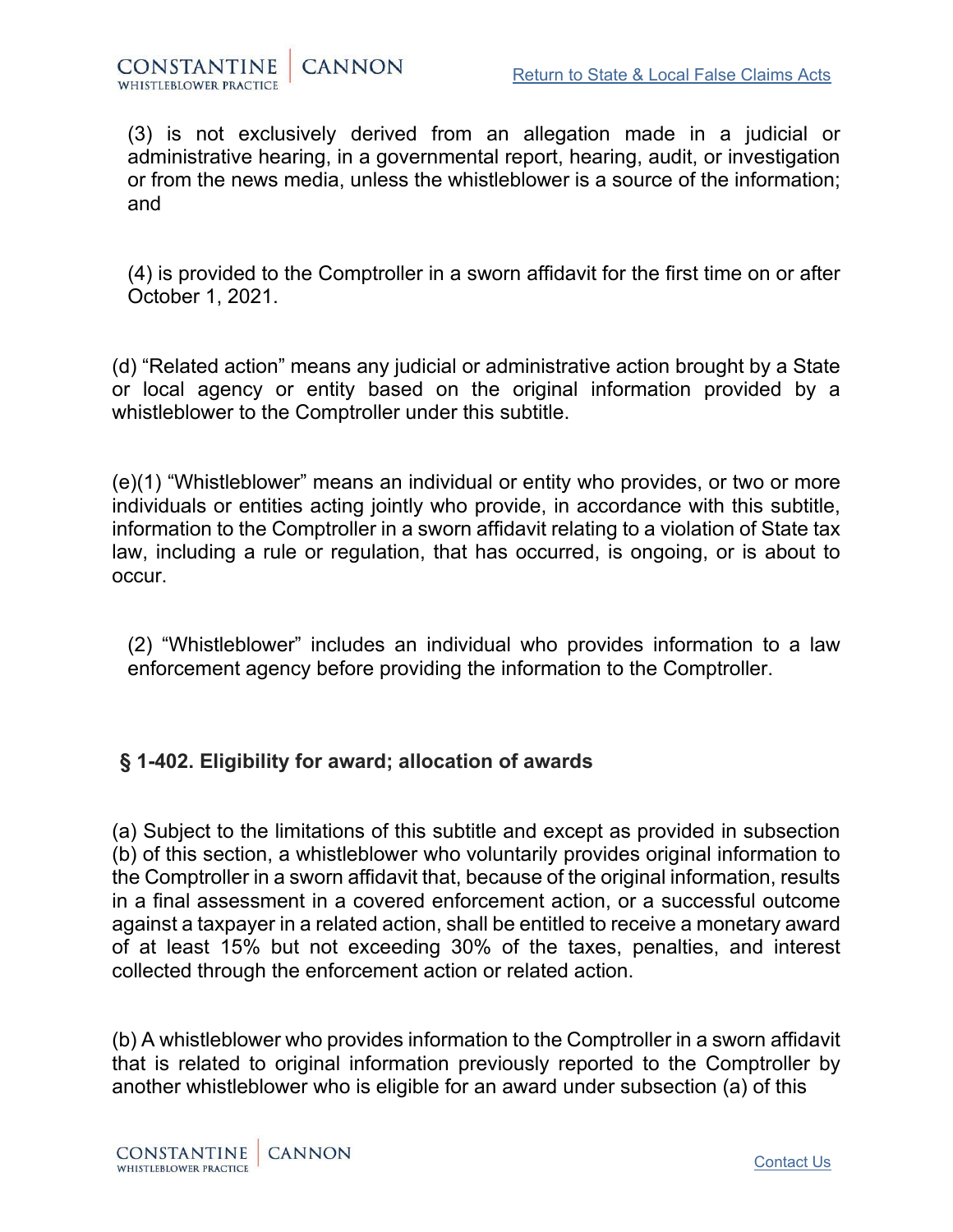section may not be entitled to an award unless the information provided by the whistleblower materially adds to the information previously reported to the Comptroller.

(c) If two or more whistleblowers are eligible for an award under subsection (a) of this section arising out of the same covered enforcement action or related action:

(1) the total award may not exceed 30% of the taxes, penalties, and interest collected through the enforcement action or related action; and

(2) the Comptroller shall determine the allocation of the award among the eligible whistleblowers.

## **§ 1-403. Amount of award; exceptions to eligibility**

(a)(1) The determination of the amount of an award made in accordance with  $\S$  1-402 of this subtitle shall be solely in the discretion of the Comptroller.

(2) In determining the amount of the award, the Comptroller shall consider:

(i) the significance of the information provided by the whistleblower to the success of the covered enforcement action or related action:

(ii) the degree of assistance provided by the whistleblower and any legal representative of the whistleblower in the covered enforcement action or related action;

(iii) the amount of the unpaid taxes owed the State that may be recovered under the covered enforcement action or related action;

(iv) the interest of the State in deterring violations of this article and promoting the reporting by whistleblowers of information relating to those violations; and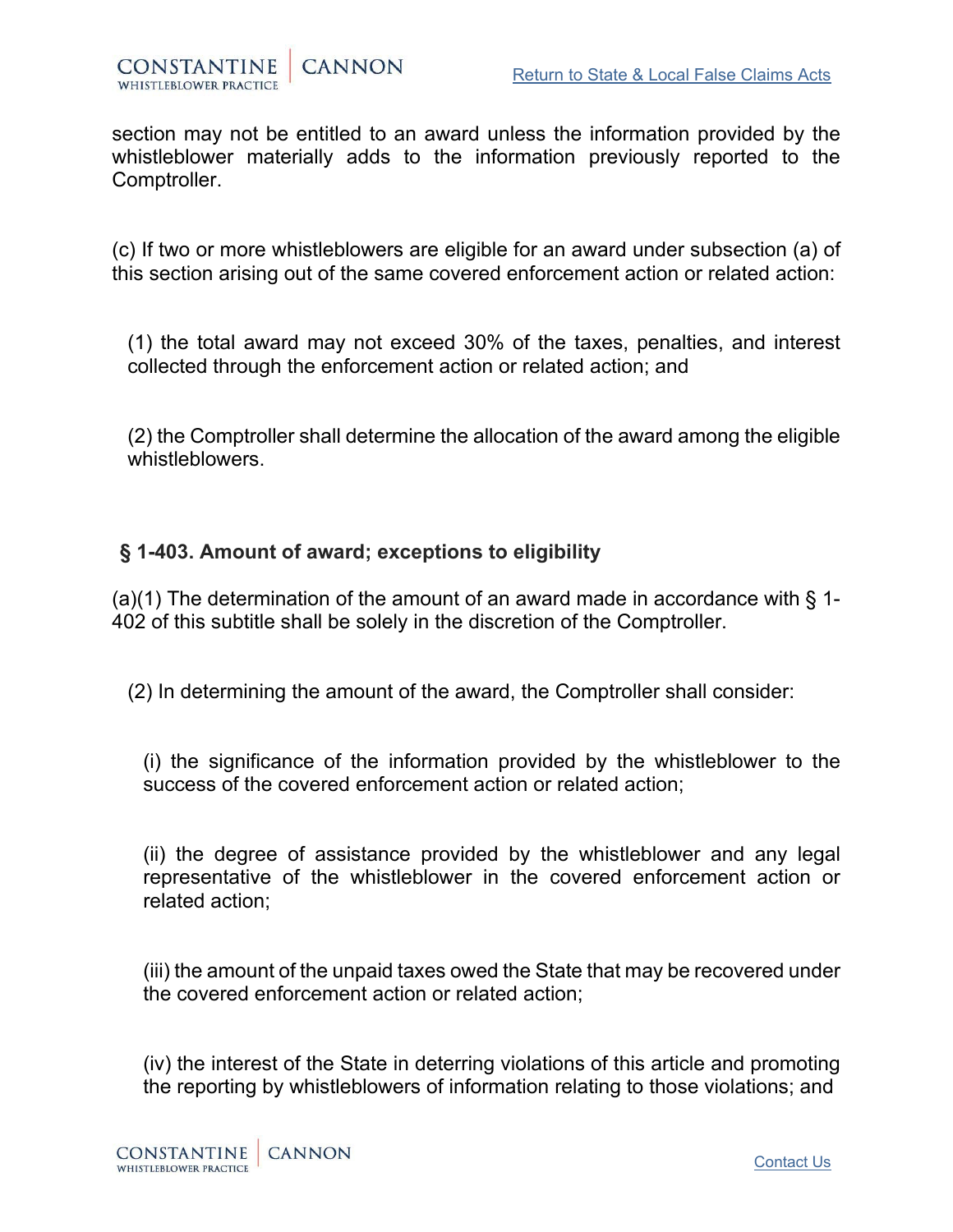

(v) any additional relevant factors that the Comptroller may establish by regulation.

(b) An award may not be provided to a whistleblower if the Comptroller determines that the whistleblower:

(1) is, or was at the time that the whistleblower acquired the original information provided to the Comptroller, a member, an officer, or an employee of a federal, state, or local law enforcement agency responsible for the enforcement of taxrelated matters;

(2) was convicted of a criminal violation related to the covered enforcement action or related action for which the whistleblower otherwise could receive an award under this section;

(3) could have been convicted of a criminal violation or held personally liable for the tax liability related to the covered enforcement action or related action for which the whistleblower otherwise could receive an award under this section had the whistleblower provided the original information before the expiration of any applicable statute of limitations for prosecution or assessment of the whistleblower; or

(4) when submitting information under this subtitle, knowingly and willfully made false, fictitious, or fraudulent statements to the Comptroller or used any false writing or document knowing the writing or document contained a false, fictitious, or fraudulent statement or entry.

(c)(1) A determination of the Comptroller under this section may be challenged in accordance with Title 10, Subtitle 2 of the State Government Article if the challenge is brought within 45 days of the date of the determination.

(2) In bringing a challenge in accordance with paragraph (1) of this subsection, the whistleblower may not challenge: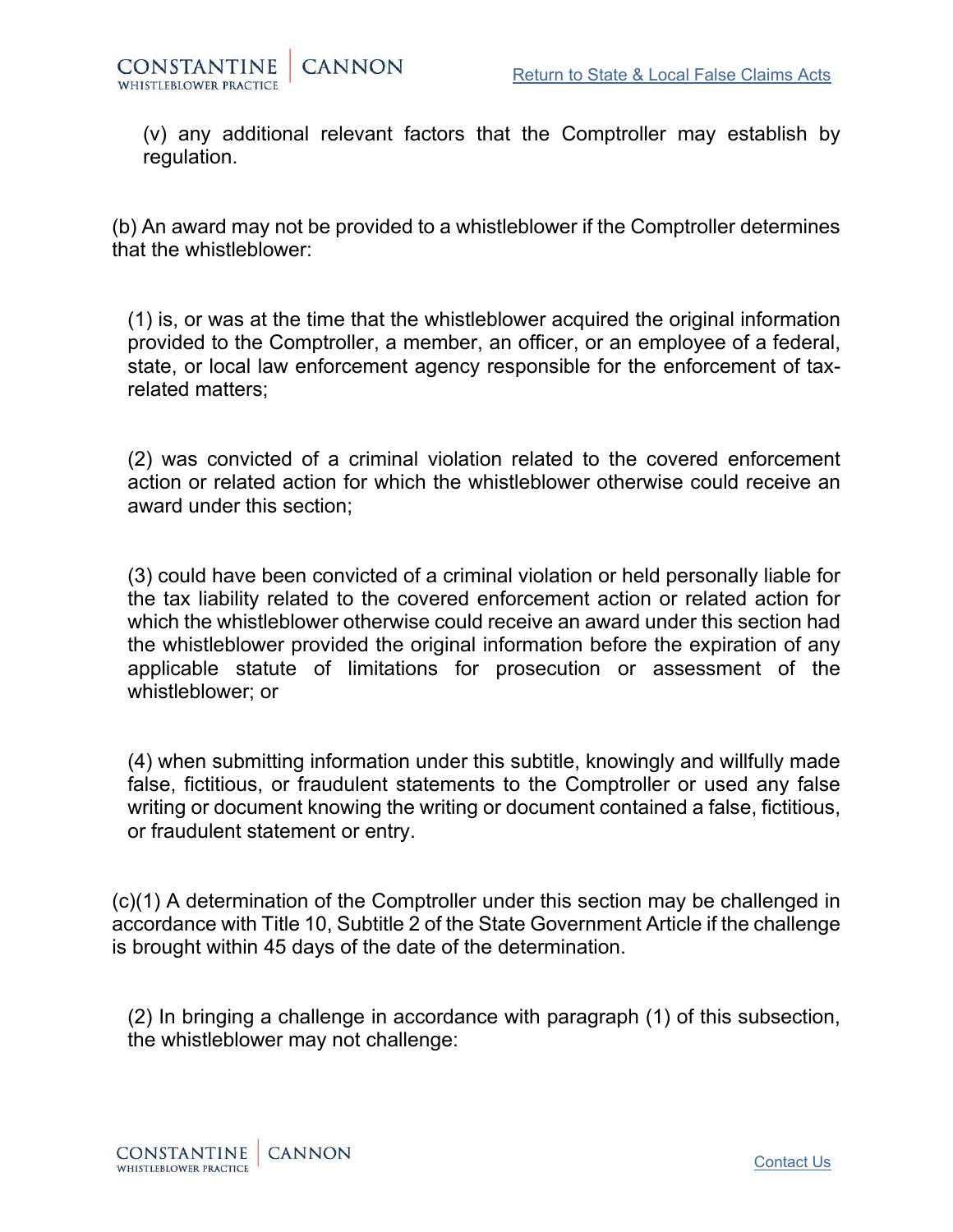(i) the decision to conduct or the method of conducting an investigation arising from the original information provided by the whistleblower;

(ii) the amount of any unpaid taxes, penalties, or interest due to the State arising from the original information provided by the whistleblower;

(iii) the result of a covered enforcement action or related action arising from the original information provided by the whistleblower; or

(iv) any settlement between the State and a person having a tax liability that arises from the original information provided by the whistleblower.

## **§ 1-404. Contract; counsel; notice; disclosure of information**

(a) A contract with the Comptroller, the Office of the Attorney General, or any other agency may not be required in order for a whistleblower to receive an award under this subtitle.

(b)(1) A whistleblower who makes a claim for an award under this subtitle may be represented by counsel.

(2)(i) A whistleblower who anonymously makes a claim for an award under this subtitle shall be represented by counsel if the whistleblower anonymously submits the information on which the claim is based.

(ii) Before payment of an award claimed in accordance with subparagraph (i) of this paragraph, the whistleblower shall disclose the whistleblower's identity and provide any other information that the Comptroller may require, directly or through counsel.

(3) Nothing in this subsection may be construed to imply or infer that a whistleblower is entitled to compensation for any costs or attorney's fees incurred to claim an award under this subtitle.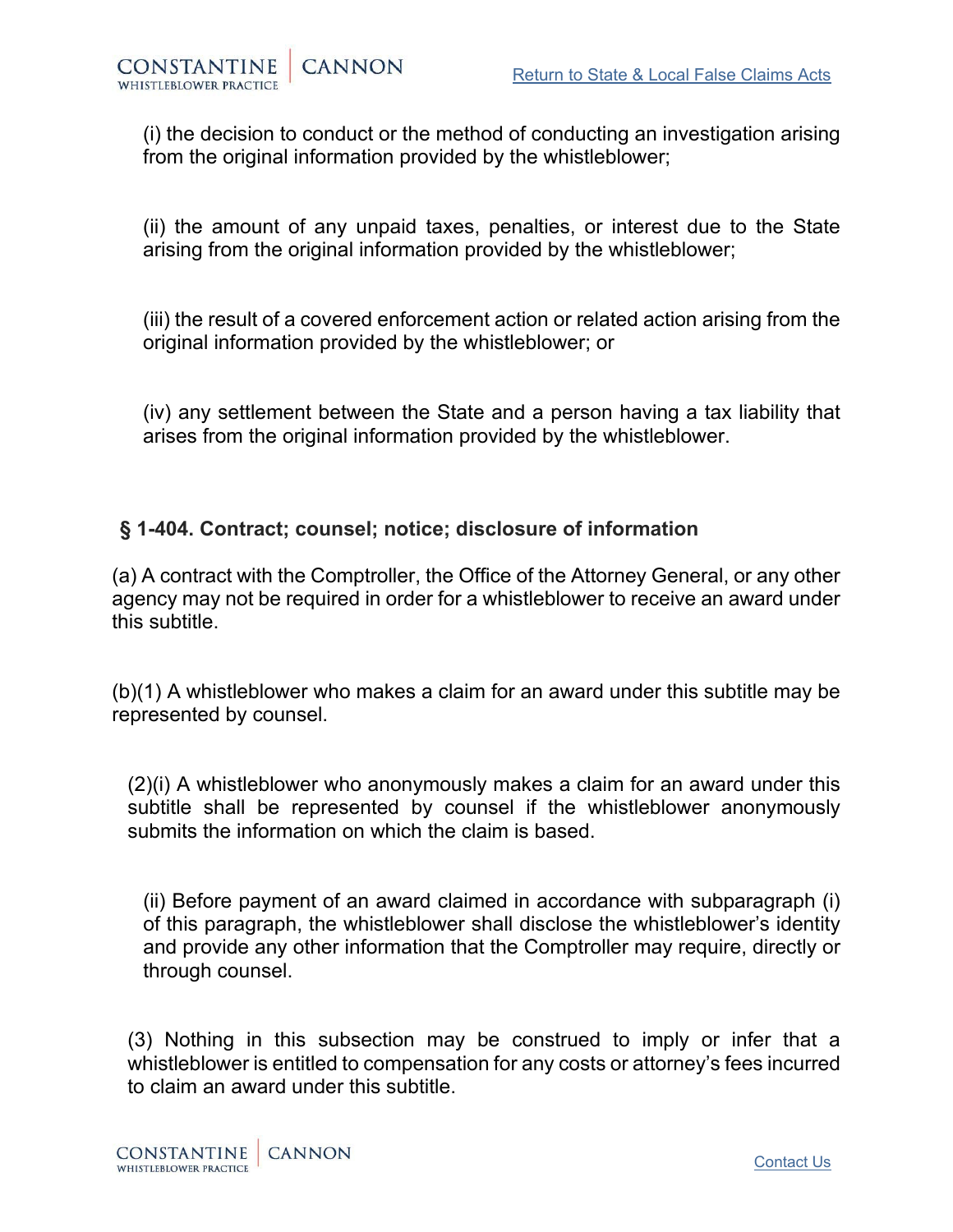(c) Within 15 days after receiving original information provided by a whistleblower, the Comptroller shall provide written notice to the whistleblower or, if the whistleblower is represented by counsel, the whistleblower's attorney that:

(1) acknowledges that the original information has been received by the Comptroller; and

(2) indicates the name of the individual in the Comptroller's Office who shall serve as a contact with the whistleblower.

(d)(1) Information that could reasonably be expected to reveal the identity of the whistleblower is not subject to disclosure under the Public Information Act.

(2) Except as provided in paragraph (3) of this subsection, the Comptroller may not disclose any information that could reasonably be expected to reveal the identity of the whistleblower unless that information is required to be disclosed to a party in connection with an action or proceeding brought by the Comptroller or otherwise by court order.

(3)(i) Subject to subparagraph (ii) of this paragraph, as determined by the Comptroller to be necessary to accomplish the purposes of this article, information that could be expected to reveal the identity of a whistleblower may be made available to appropriate regulatory and law enforcement authorities of this State, another state, the federal government, a foreign government, or selfregulatory organizations.

(ii) An authority to which the Comptroller makes information available in accordance with subparagraph (i) of this paragraph shall agree to maintain that information in accordance with any assurances of confidentiality that the Comptroller deems appropriate.

## **§ 1-405. Retaliation**

(a) A current or prospective employer, contractor, or agent may not discharge,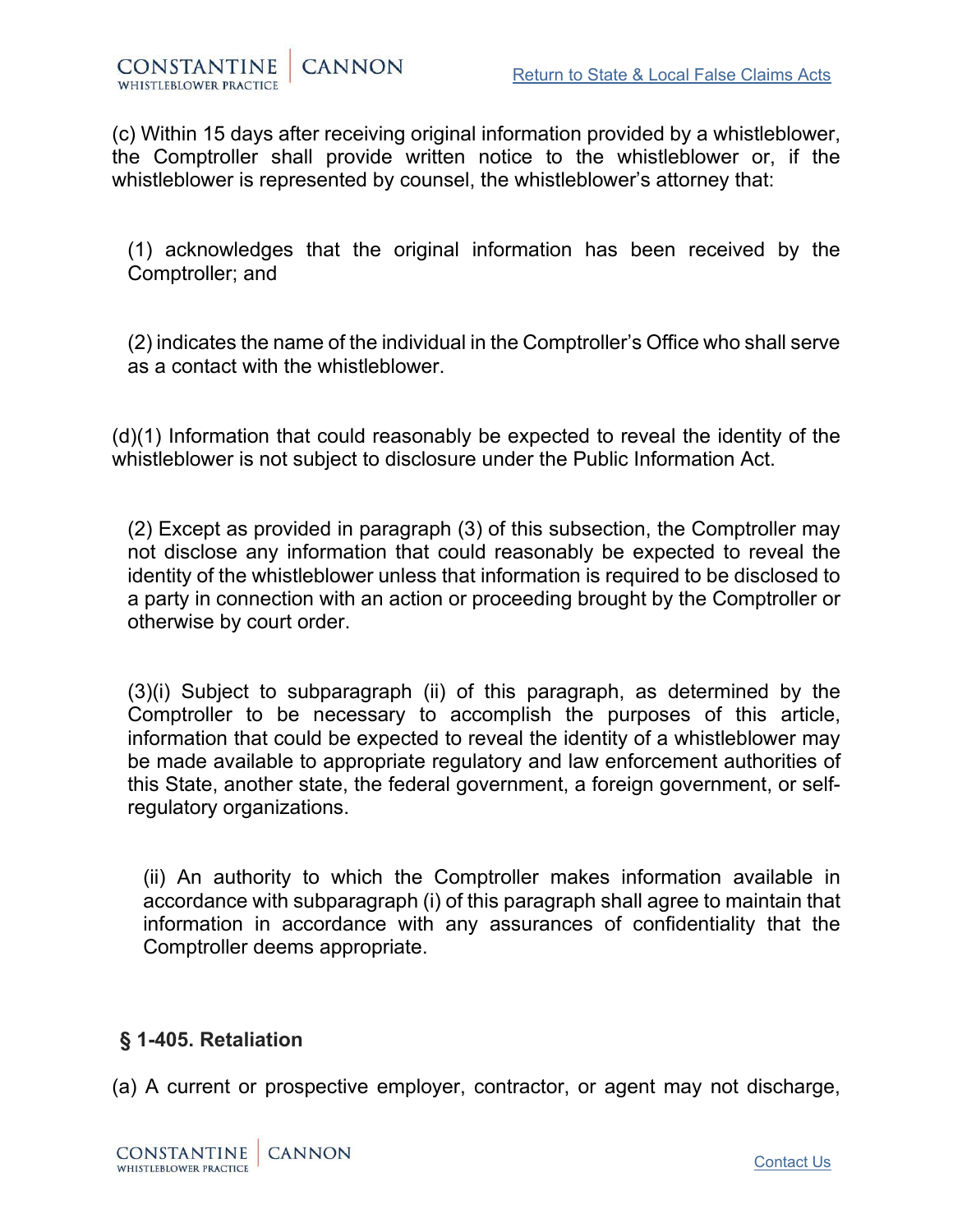demote, suspend, threaten, or harass, directly or indirectly, or in any other manner discriminate or retaliate against an individual in the terms and conditions of employment because of a lawful act done by that individual:

(1) in providing information to the Comptroller or a law enforcement agency concerning a possible violation of State tax law, including a rule or regulation, that has occurred, is ongoing, or is about to occur;

(2) in initiating, testifying in, or assisting in an investigation or judicial or administrative action of the Comptroller or law enforcement agency or a related action;

(3) in reporting a violation of this title to another governmental entity or to a director, supervisor, or compliance officer of the employer, contractor, or agent; or

(4) in refusing or declining any agreement that would provide for arbitration of claims arising under this article.

(b)(1) An individual who is discharged, demoted, suspended, threatened, harassed, or in any other manner discriminated or retaliated against in the terms and conditions of employment or is otherwise harmed or penalized by an employer or a prospective employer in violation of subsection (a) of this section shall be entitled to all relief necessary to make the individual whole, including:

(i) an injunction to restrain continued discrimination;

(ii) hiring, contracting, or reinstatement to the position that the individual would have had but for the discrimination or to an equivalent position;

(iii) reinstatement of full fringe benefits and seniority rights;

(iv) compensation for lost wages, benefits, and other remuneration, plus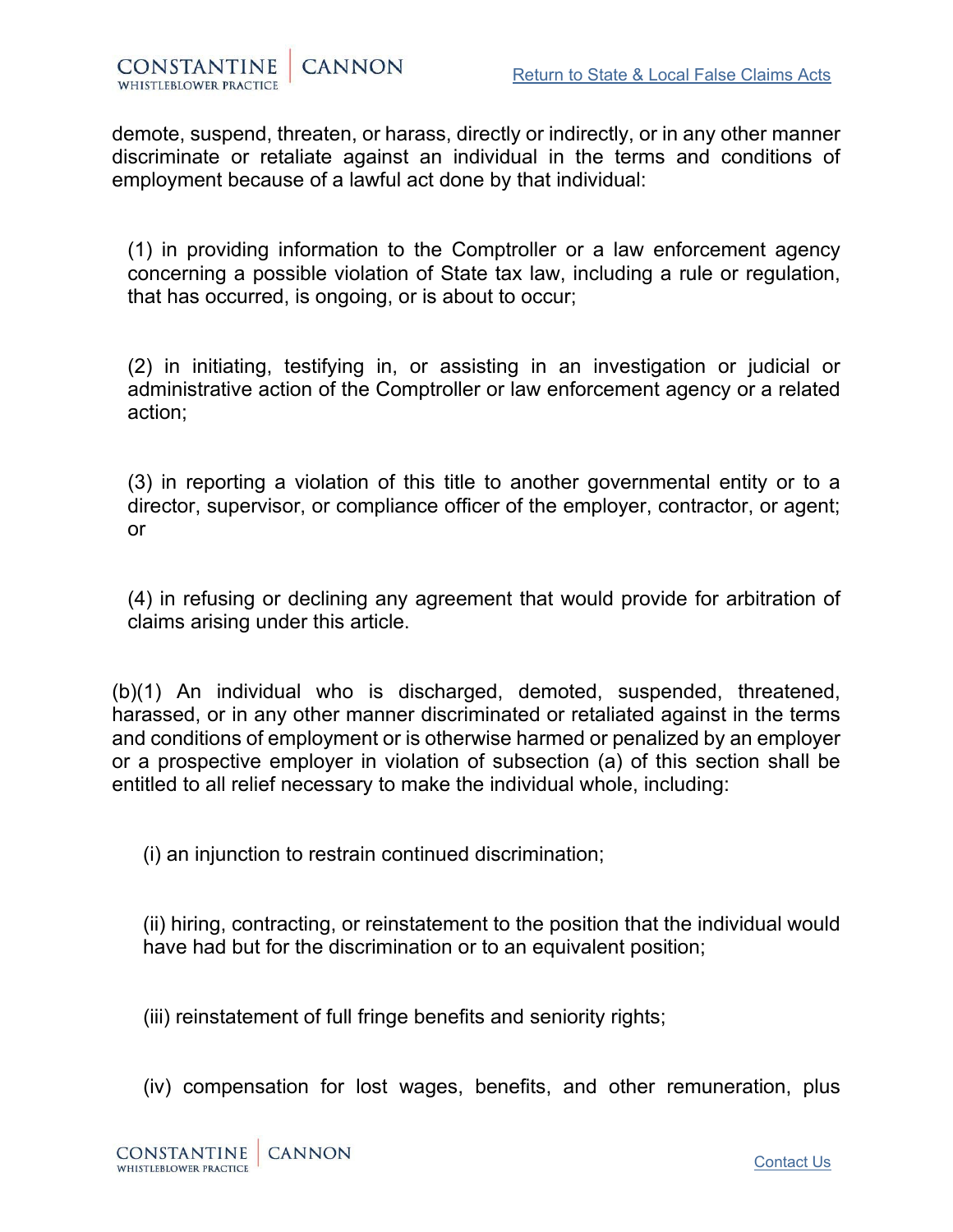interest;

(v) removal of any adverse personnel record entries based on or related to the violation; and

(vi) compensation for any special damages sustained as a result of the discrimination, including litigation costs and reasonable attorney's fees.

(2) An individual seeking relief under this subsection may bring an action in the appropriate circuit court for relief.

(3) Nothing in this subsection may be construed to limit the rights, privileges, or remedies of a whistleblower under federal or State law or under a collective bargaining agreement.

(c)(1) The rights and remedies provided for under this section may not be waived by an agreement, a policy form, or a condition of employment.

(2) Salary and wages earned by a whistleblower during the whistleblower's employment and any consideration provided to the whistleblower in connection with the whistleblower's severance from employment may not be recovered by any action brought by the employer if the salary, wages, or consideration is related to original information provided by the whistleblower or the covered enforcement action.

#### **§ 1-406. Construction of subtitle**

Nothing in this subtitle may be construed to:

(1) preempt, limit, or restrict the authority or discretion of the Comptroller to investigate or enforce a violation of this article;

(2) limit any power otherwise granted in this article or other laws to the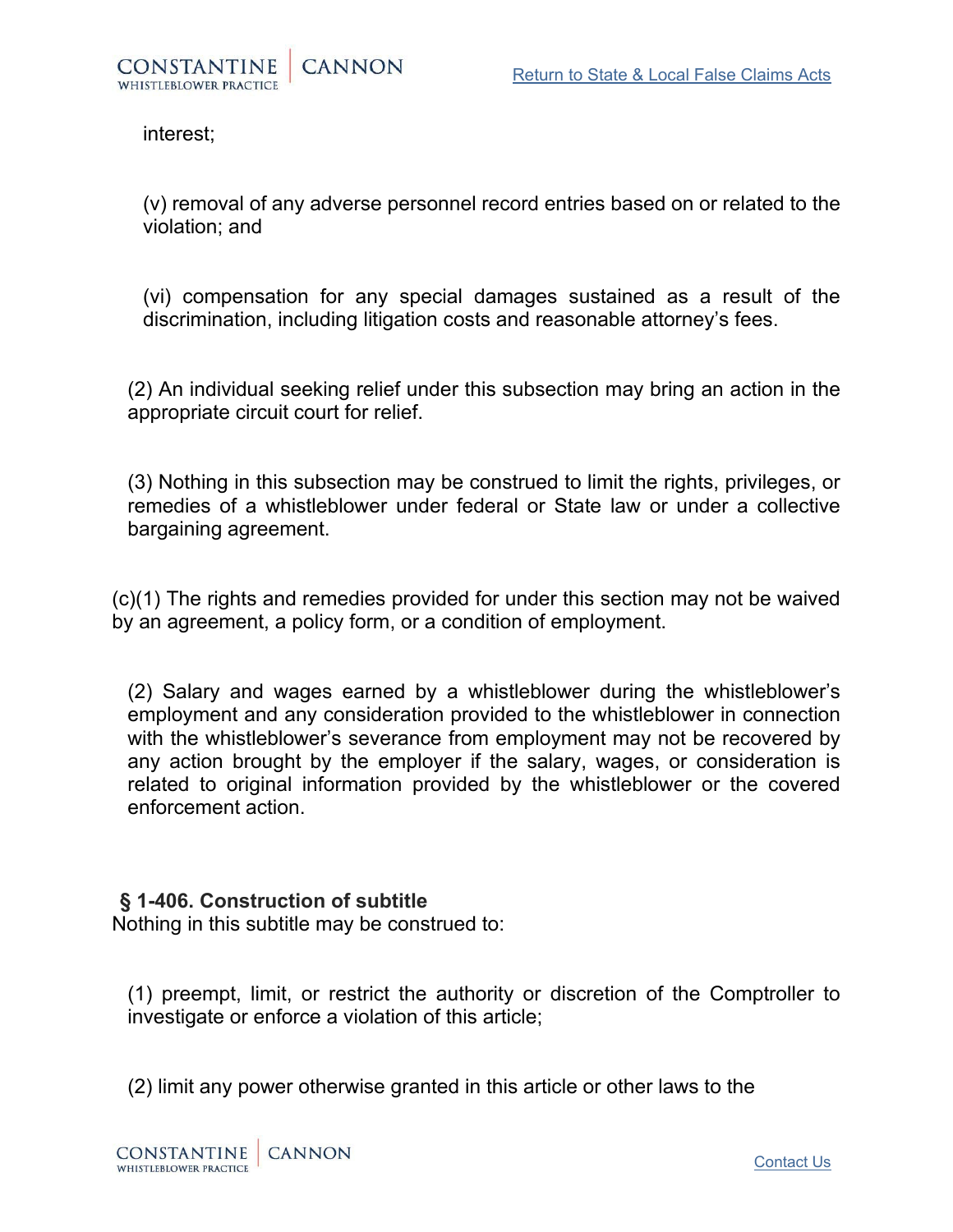

Comptroller, Attorney General, State agencies, or local governments to investigate or enforce possible violations of this article;

(3) authorize a private right of action involving a violation of this article, except as specifically authorized in this article;

(4) prevent or prohibit a person from voluntarily disclosing any information concerning a violation of this article to any law enforcement agency or selfregulatory organization; or

(5) preempt, limit, restrict, or otherwise affect the rights and rewards provided to qui tam plaintiffs under the Maryland False Claims Act.

#### **§ 1-407. Reports**

On or before December 31, 2022, and each December 31 thereafter, the Comptroller shall report to the Governor and, in accordance with, § 2-1257 of the State Government Article the General Assembly on:

(1) the total number of cases reported by whistleblowers during the previous fiscal year;

(2) the number of cases that resulted in a payout to a whistleblower during the previous fiscal year;

(3) the total amount of taxes collected by the State during the previous fiscal year as a result of the original information provided by whistleblowers; and

(4) the total amount of rewards paid to whistleblowers under this subtitle during the previous fiscal year.